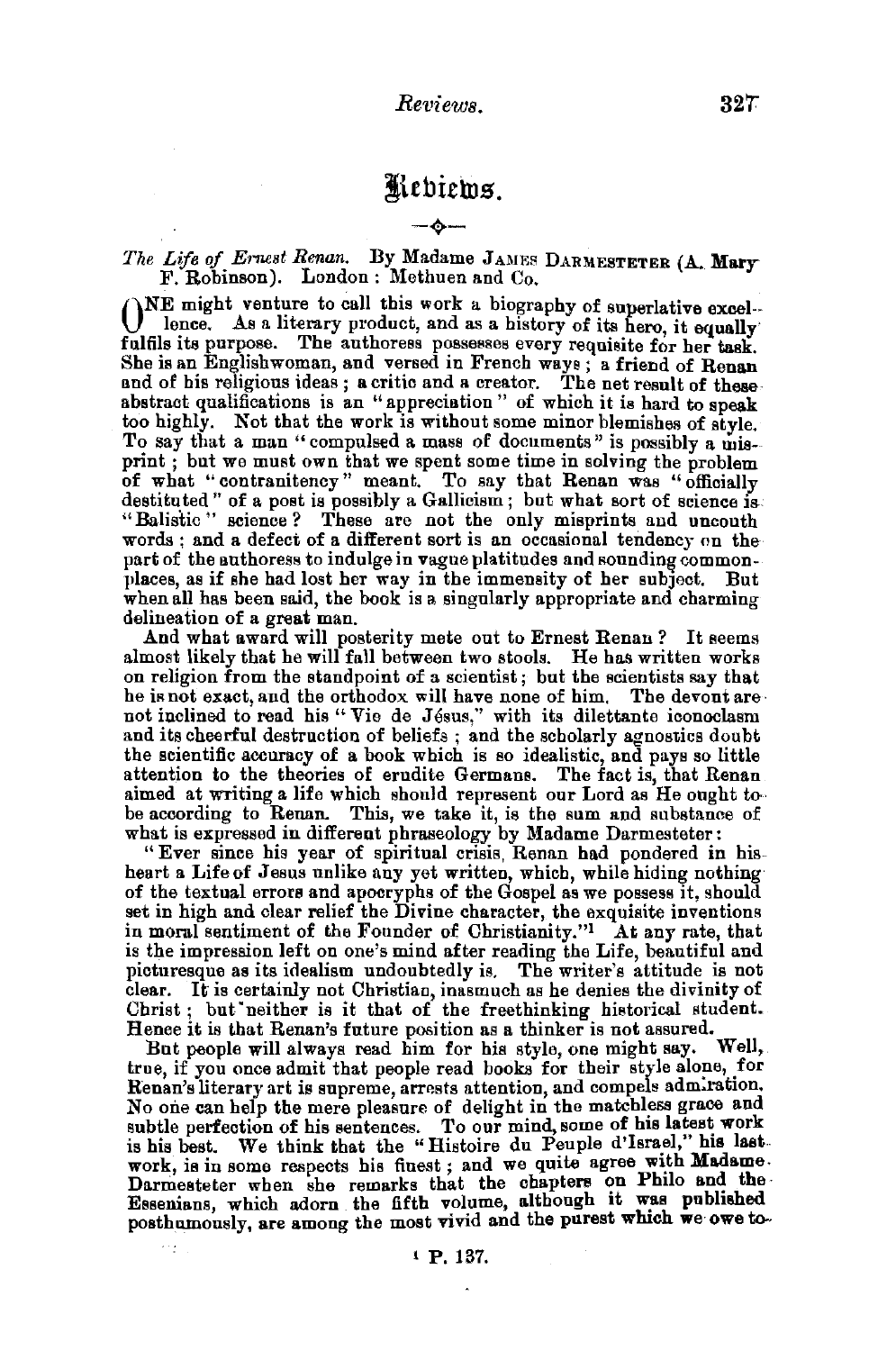Renan's singular genius. How just, too, is the criticism which she permits herself on Renan's habit, sometimes attractive, but more often irritating, of associating objects which belong to different spheres of thought. He compares Jeremiah to a journalist of the type of Felix Pyat, Ezekiel to Victor Hugo, Hosea to a Cromwellian pamphleteer, the Book of Jonah to "La Belle Helene"; and other instances will occur to our readers where some ephemeral modernity is serenely equalized with an age-long fact of history. This is not true art. And to refer to another point of similar nature, Renan's famous portraiture of St. Paul as a ''bizarre little Jew," with halting speech, bent shoulders, and piercing eyes under shaggy eyebrows-how vivid it is, and yet with how little warrant ! Such descriptions are glittering, but filmy ; and it may be doubted whether even Renan's incomparable literary style will preserve his works to the attention of future times. His " Origins of Christianity," at all events, and the Life of Christ are but religious historical romances, and, as we have said, they will satisfy neither Christianity nor freethought.

Yet no one would deny that Renan was a scholar as well as a wonderful  $vulgarisateur$ . After his death his wife found a slip of paper on which was written : "Of all that I have done, I prefer the 'Corpus.'" There spoke the man of learning. The " Corpus Semiticarum Inscriptionum" is not a book, but a handbook-a collection of all Semitic inscriptions on monuments hitherto discovered. Perhaps Renan's own remark will be endorsed by posterity, and men will rather study the facts collected by the scientist than the brilliant essays of the man of letters.

It is as a portrait of the man himself that Madame Darmesteter's Life is most attractive. Very sympathetically and clearly she portrays the many aspects of his complex character. There is the Kelt, dreamy, melancholy, and mystic, yet with an undercurrent of obstinacy beneath the gentle surface. But what a different Kelt from Lamennais ! and what a difference between the ways in which each regarded the faith he bad lost! Where is the bitter anguish, the passionate despair, of a Lamen-<br>nais? Instead of all this, there is a serene, if occasionally wistful. nais? Instead of all this, there is a serene, if occasionally wistful, parted with so easily was ever very strongly held, and a calm disregard of the pain and perplexity caused to others by his writings, which makes one wonder if he altogether realized how dear faith is to faithful souls. We see Renan as the industrious scholar, with a genius for languages, and a gift of popularizing his knowledge. The chapter on his mission to Phoenicia, accompanied by his beloved sister Henriette, is beautifully told, and her whole influence on the youth and the man is very clearly brought out. Indeed, it is by no means unlikely that but for her Renan might have remained, like Malebranche, in the bosom of the Catholic Church. All his life be was the *cure manque.* Heneverlost,hisfondness for the sensuous, æsthetic side of religion, nor a kind of vague yearning after religious sentiment. He was especially, for instance, attracted by the figure of St. Francis of Assisi, whom he called the " only Christian since Christ." And "St. Francis will save him," cried a Capuchin friar.

The story of his abortive attempt at a political life is told well, and with great discrimination. The authoress does not shrink either from depicting the curious change in Renan's disposition in late life, wben be was the favourite of womeu of society, and wrote the "Abbesse de Jouarre." Strictly pure in his own life, he yet maintained the superiority of. instinct over chastity. His curious impressionability to different ideas, and rapidity in expressing them, justify Challemel-Lacour's remark, that "Renan thinks like a man, feels like a woman, and acts like a child."

W. A. PURTON.